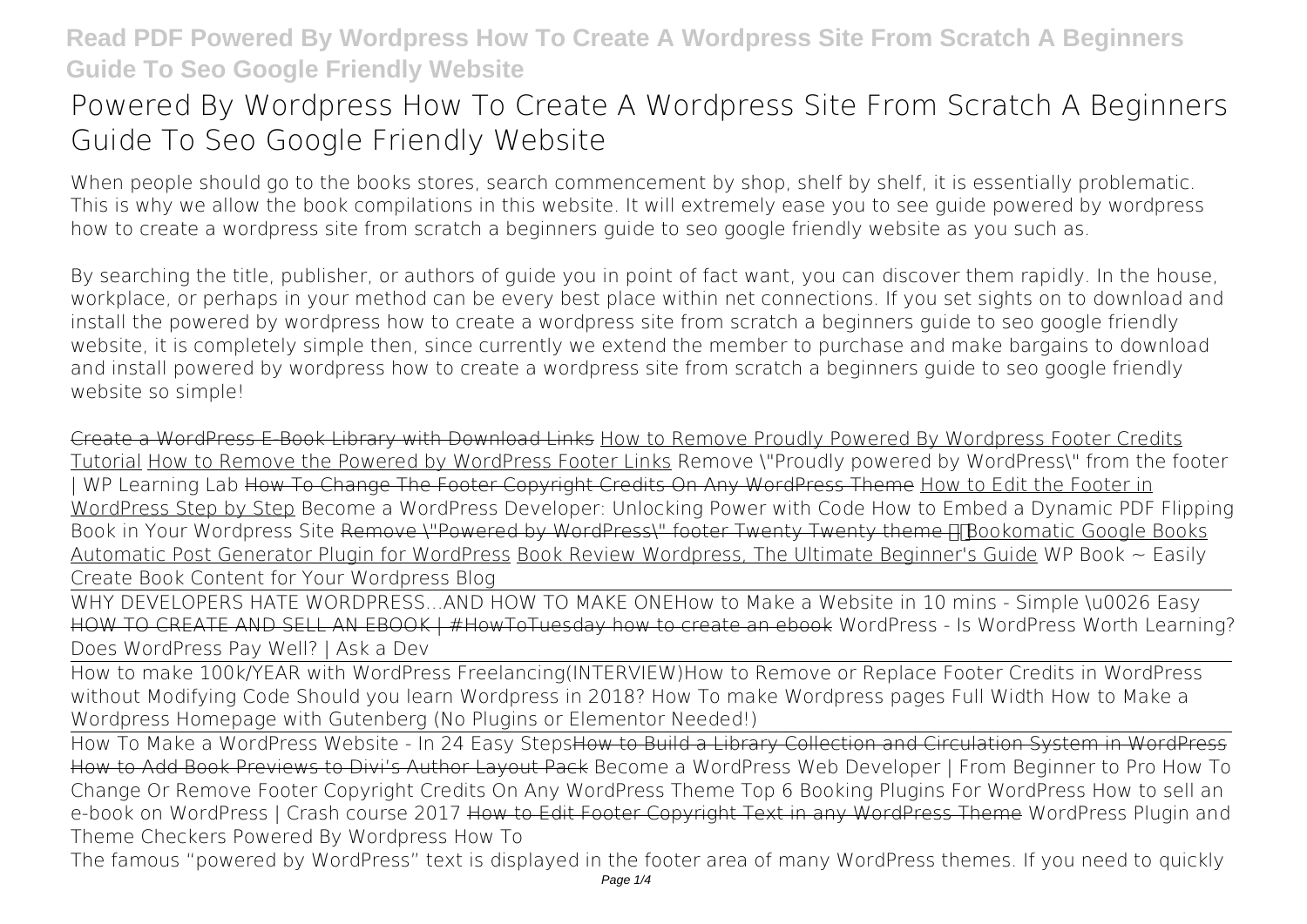remove it (or simply edit it with your custom code), you could use the Remove Footer Credit plugin which lets you remove specific text or HTML in your footer.

How to Remove "Powered by WordPress"

When you first install WordPress, your site may have a 'Powered by WordPress' link in a footer bar at the bottom. This isn't a widget, so it's often not clear how to change it. Some themes will alter this to their own text and link. If so, you can normally change this text using the live theme customizer.

How to Edit the Footer in WordPress - The Easy Way (Step ...

Removed Powered by WordPress Using A Plugin – Remove Footer Credit Plugin Remove or replace the footer credits or any text or HTML in the page before it is rendered without modifying code. Many WordPress "experts" recommend modifying code (such as the footer.php).

Remove Powered by WordPress in 3 easy steps

Remove "Powered by WordPress" Using Theme Customizer First, you should check whether it's possible to disable the footer credits via WordPress's Theme Customizer: In WordPress's left-hand menu, select Appearance > Customize. Select Footer > Bottom bar.

How to Remove "Powered by WordPress" From the Footer Find the "powered by WordPress" section. You can do this by scrolling down until you see it or search it using browser search. Do this with Command + F on Mac or CTRL + F on PC. Then start typing "WordPress," and it should show you all the uses of the word.

How to Remove the "Proudly Powered by WordPress" Footer Link

Next, click on the Theme option s listing on the left sidebar and you should be able to see a Remove Powered By WordPress option. Simply check in the checkbox option and that should remove the Powered by WordPress footer credit. Remember to click on Publish when you're done and your theme settings should be saved. Download + Demo + Details

How To Remove Powered By WordPress Footer Text ...

To save time, you can click the Select tool at the top menu bar, then click on the "Powered by WordPress" text. It automatically highlights the code for you. Paste the code snippet from the previous step in the first column. If you want to replace the footer credit with your own, add it to the second column.

How to Remove Powered By WordPress Footer Credit from Your ...<br>Page 2/4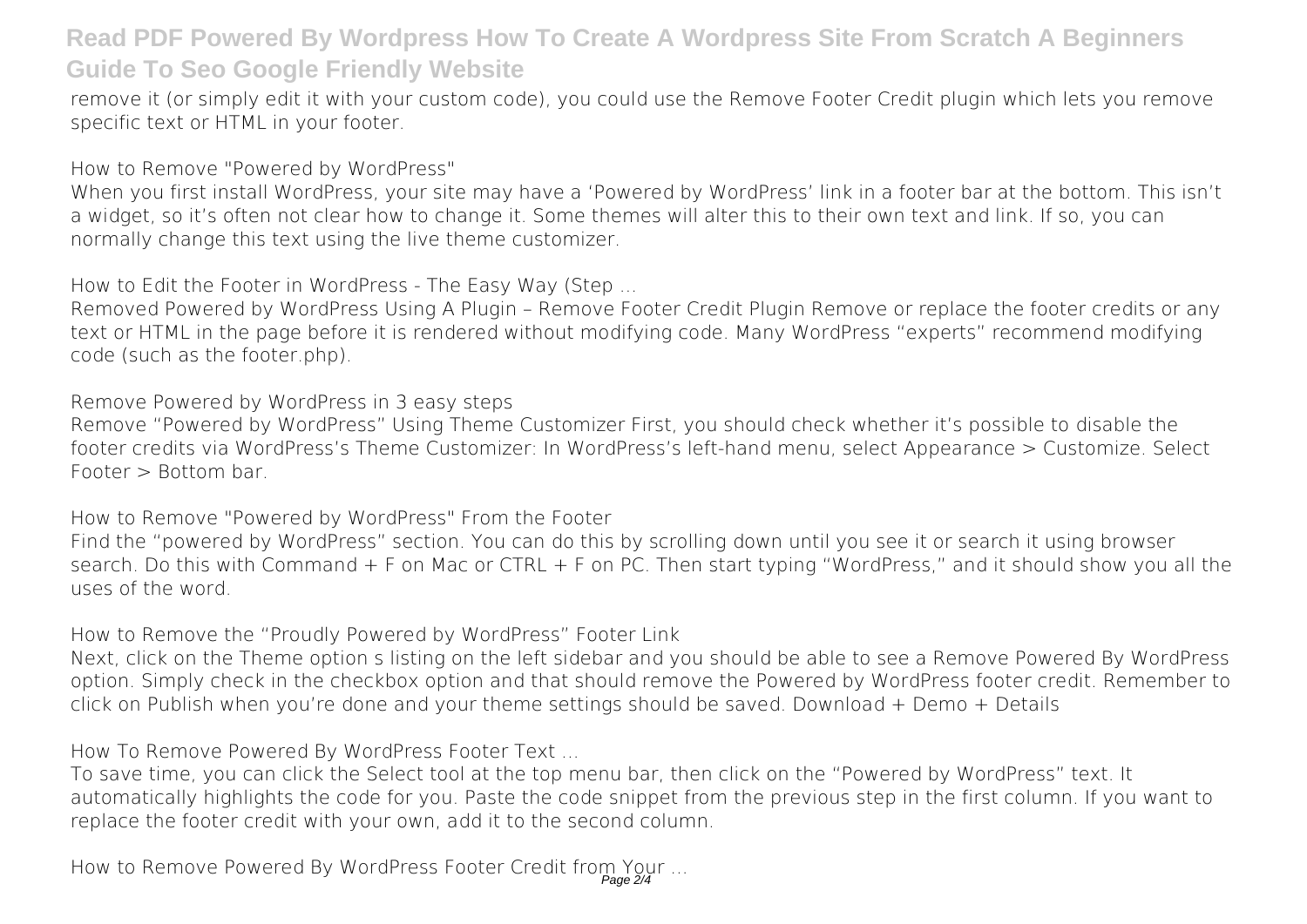The default WordPress themes use the footer area to display the "Proudly powered by WordPress" link. Many theme developers take this further and add their own credits, so it looks something like "Powered by WordPress. Theme by Company Z". But if you're running a business website, then it doesn't make any sense to display these credits.

How to Remove the Powered by WordPress Footer Links

To get more free Wordpress help, visit: http://www.thewordpressexperience.com Edit the footer copyright section and remove "Proudly powered by WordPress" or ...

Edit Footer Copyright "Proudly powered by WordPress" - YouTube

The above code contains the line that you need to delete and once you delete the "powered by.." line of code, you can remove the same by deleting out that particular line. Once you have done so, you can upload the file back to your admin, and reload the theme.

How to Remove Proudly Powered by WordPress in Footer Links

"Proudly Powered by WordPress" is WordPress's signature on your site. It makes sense that you might be concerned about the legal ramifications of removing it. Rest assured, that doing so is not against the rules or the law. WordPress uses a General Public License (GPL).

How To Remove "powered by wordpress"

The first step it so login to your WordPress dashboard and click on " Theme Customizer " under the Divi sidebar menu Next click on the " Footer " option Then click the " Bottom Bar " option You'll then see " Disable footer credits " and " Edit footer credits " at the bottom of the next options screen.

How to Edit or Remove the Powered by Wordpress Footer Text

Login to your WordPress dashboard as an Admin Scroll over 'Appearance' and then click on the 'Editor' menu Select the menu which you want to edit from Select theme to edit: from a top right corner. Click on Theme Footer (footer.php) file.

How to remove Proudly powered by WordPress text from ...

Most themes make room for removing powered by WordPress footer link. To do this, log into your admin dashboard, navigate to Appearance >> Customize. Now, the next step to removing WordPress footer credit will largely depend on the WordPress theme you are using. You can either navigate to:

How to Easily Remove Powered By WordPress Link From Footer Just find the class name for "Powered by WordPress" element in Twenty-Twenty theme. Copy it and paste it in the